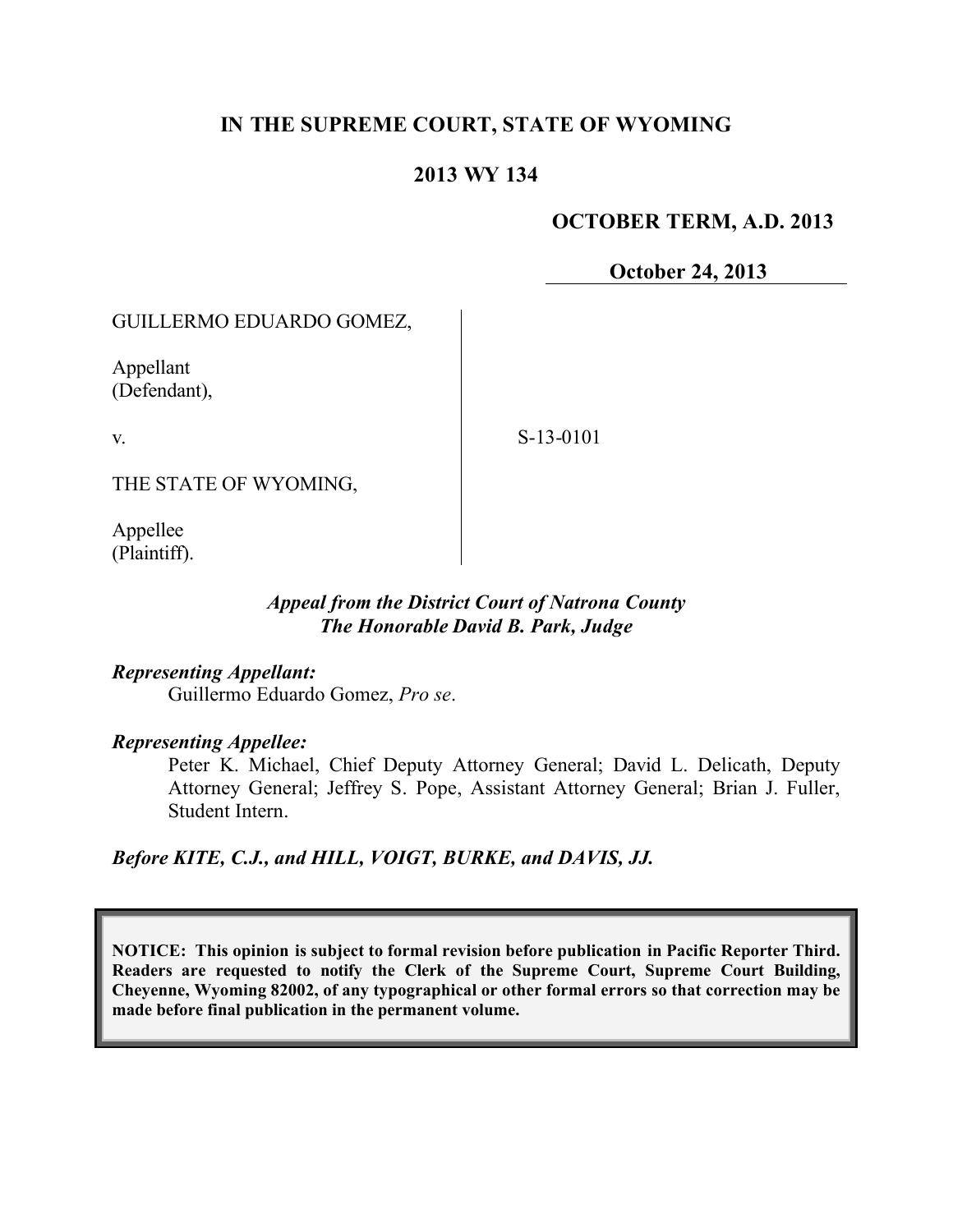### **VOIGT, Justice.**

[¶1] The appellant pled guilty to one count of conspiracy to deliver methamphetamine and the district court imposed a sentence of fifteen to twenty years imprisonment. The district court also found the appellant to be a "qualified offender" under the Addicted Offender Accountability Act (AOAA), recommending the appellant complete intensive treatment for substance abuse. This Court affirmed the judgment and sentence. *See Gomez v. State*, 2010 WY 140, 241 P.3d 502 (Wyo. 2010). Soon thereafter, the appellant timely filed his first motion for a sentence reduction, which was denied by the district court and no appeal was taken. Two years after affirmance of his conviction, the appellant filed a second motion, *pro se*, seeking to modify his sentence. The district court denied the motion, finding it untimely, and the appellant now seeks relief from this Court. We dismiss the appeal for lack of jurisdiction because the motion seeking to modify and reduce the appellant's sentence was not filed within the required one-year time period prescribed in W.R.Cr.P. 35(b).

#### **ISSUE**

[¶2] The threshold issue is one that concerns jurisdiction; accordingly, we restate the controlling issue as follows:

Did the district court have jurisdiction over appellant's motion seeking to modify and reduce his sentence? $1$ 

### **FACTS**

[¶3] In December 2009, the appellant pled guilty to one count of conspiracy to deliver methamphetamine. The district court entered its judgment and sentence on March 17, 2010, imposing a sentence of fifteen to twenty years imprisonment, to be served consecutively with a sentence in a separate case. The district court also found the appellant to be a "qualified offender" under the AOAA and recommended the appellant complete intensive treatment for substance abuse. The appellant took a direct appeal. However, appointed appellate counsel was permitted to withdraw pursuant to the *Anders* procedure.<sup>2</sup> We affirmed the judgment and sentence on October 27, 2010. *See Gomez*, 2010 WY 140, 241 P.3d at 502. In October 2011, the appellant timely filed a motion for sentence reduction, which was denied by the district court and no appeal was taken.

 $<sup>1</sup>$  Because we answer this question in the negative, we do not have jurisdiction and must dismiss. Thus,</sup> we will not address the issues proposed by the parties on whether the district court abused its discretion, or otherwise erred, in denying the motion.

<sup>2</sup> *See Anders v. California*, 386 U.S. 738, 744, 87 S.Ct. 1396, 1400, 18 L.Ed.2d 493 (1967).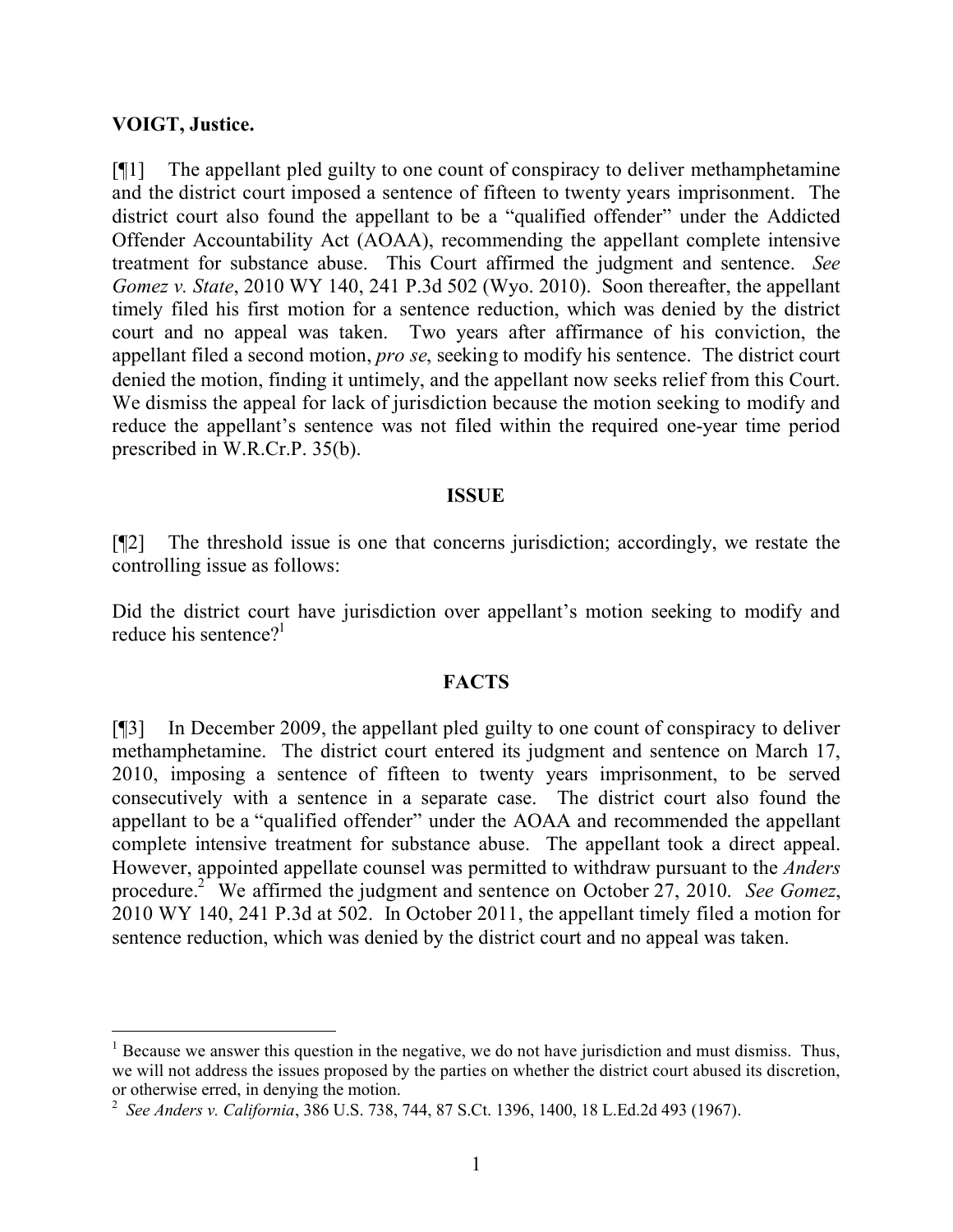[¶4] Two years after affirmance of his conviction, the appellant filed a second motion seeking modification or partial suspension of his sentence. The appellant contends that, since he was found to be a qualified offender and has completed intensive treatment, the AOAA allows the district court to now modify and partially suspend his sentence. The district court denied the motion, finding it untimely under W.R.Cr.P. 35(b). This appeal followed.

### **STANDARD OF REVIEW**

[¶5] Jurisdictional matters are reviewed *de novo*. *Tomlin v. State*, 2001 WY 121, ¶ 5, 35 P.3d 1255, 1256 (Wyo. 2001). Our review is also *de nov*o when interpreting a statute, which is a question of law. *Greene v. State*, 2009 WY 99, ¶ 7, 214 P.3d 222, 224 (Wyo. 2009).

### **DISCUSSION**

[¶6] The appellant argues that the district court should have modified or partially suspended his sentence because his motion was filed pursuant to the AOAA, rather than under W.R.Cr.P. 35(b). He contends that, under the AOAA, there is no time limit as to when a sentence may be suspended; thus, because he is a qualified offender and completed intensive treatment his sentence should be modified. We disagree.

[¶7] The AOAA does not create a separate right to subsequently seek modification and reduction of a sentence. *See* Wyo. Stat. Ann. §§ 7-13-1301 to -1304 (LexisNexis 2013). As we have explained before, the

> purpose of Wyoming's Addicted Offender Accountability Act was to provide alternatives for sentencing "addicted qualified offenders." 2002 Wyo. Sess. Laws ch. 81, Preamble. This Act requires that a person convicted of any felony or a specified misdemeanor must receive a substance abuse assessment as part of his presentence investigation report. Wyo. Stat. Ann. § 7-13-1302 (LexisNexis 2007). Based on that assessment, the district court may determine that the person is a "[q]ualified offender" with "a need for alcohol or other drug treatment." *Id*., § 7-13-1301(a)(iv). A qualified offender, in lieu of being incarcerated, may receive probation or a suspended sentence, under which he must complete "a treatment program based upon the substance abuse assessment and any other terms and conditions as the court may deem appropriate under the circumstances." *Id.*, § 7-13- 1303(a). The Act also specifies, however, that a qualified